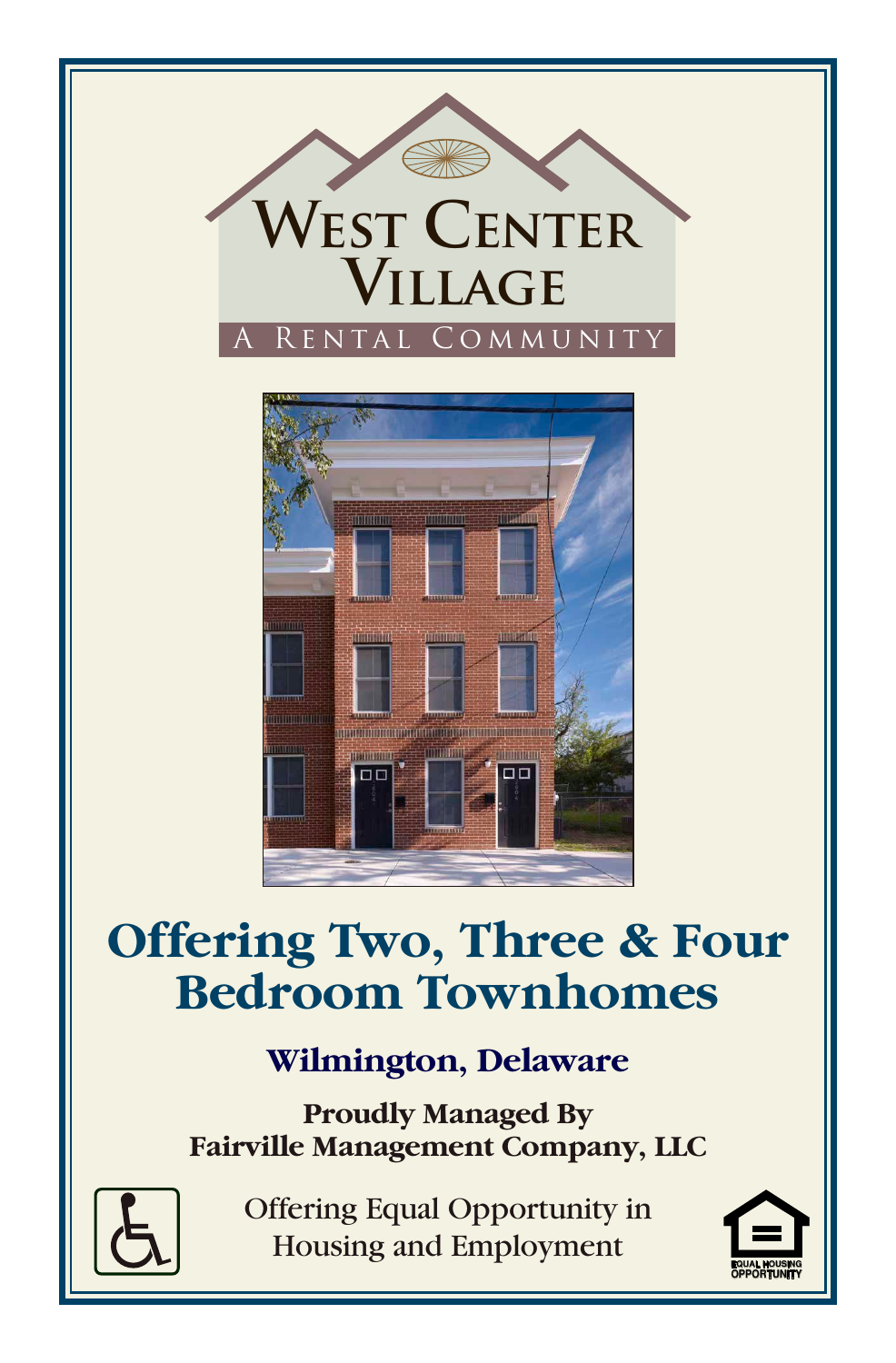**W**est Center Village offers a variety of two, three and four bedroom townhomes scattered throughout the Downtown Wilmington area. Renovated during 2011 - 2013, West Center Village offers spacious units, most with eat-in kitchens, full basements and backyards. West Center Village is convenient to all the amenities of Downtown Wilmington, including Market Street and the Christina Riverfront Attractions.

West Center Village is conveniently located on a DART Bus Route in the City of Wilmington and is just minutes from Amtrak, SEPTA, the bus terminal, I-95, I-495 and I-295. Within walking distance to local hospitals, shopping, schools, churches, restaurants, daycare centers and an abundance of prospective employers, this prime location is just the right home for a trouble-free commute.



## **Unit Features**

- **• Private Front and Back Entrances - Most Units**
- **• Fully Equipped Kitchen with Dishwasher**
- **• Dining Area**
- **• Full Basement Most Units**
- **• Back Yards Most Units**
- **• Central Air Conditioning**
- **• Energy Efficient HVAC System**
- **• Mini Blinds On All Windows**
- **• Smoke Detectors**
- **• Fire Extinguisher**
- **• Fully Accessible ADA Units Available with Stackable Washer & Dryer**
- **• Washer/Dryer Hook-Up In Most Units**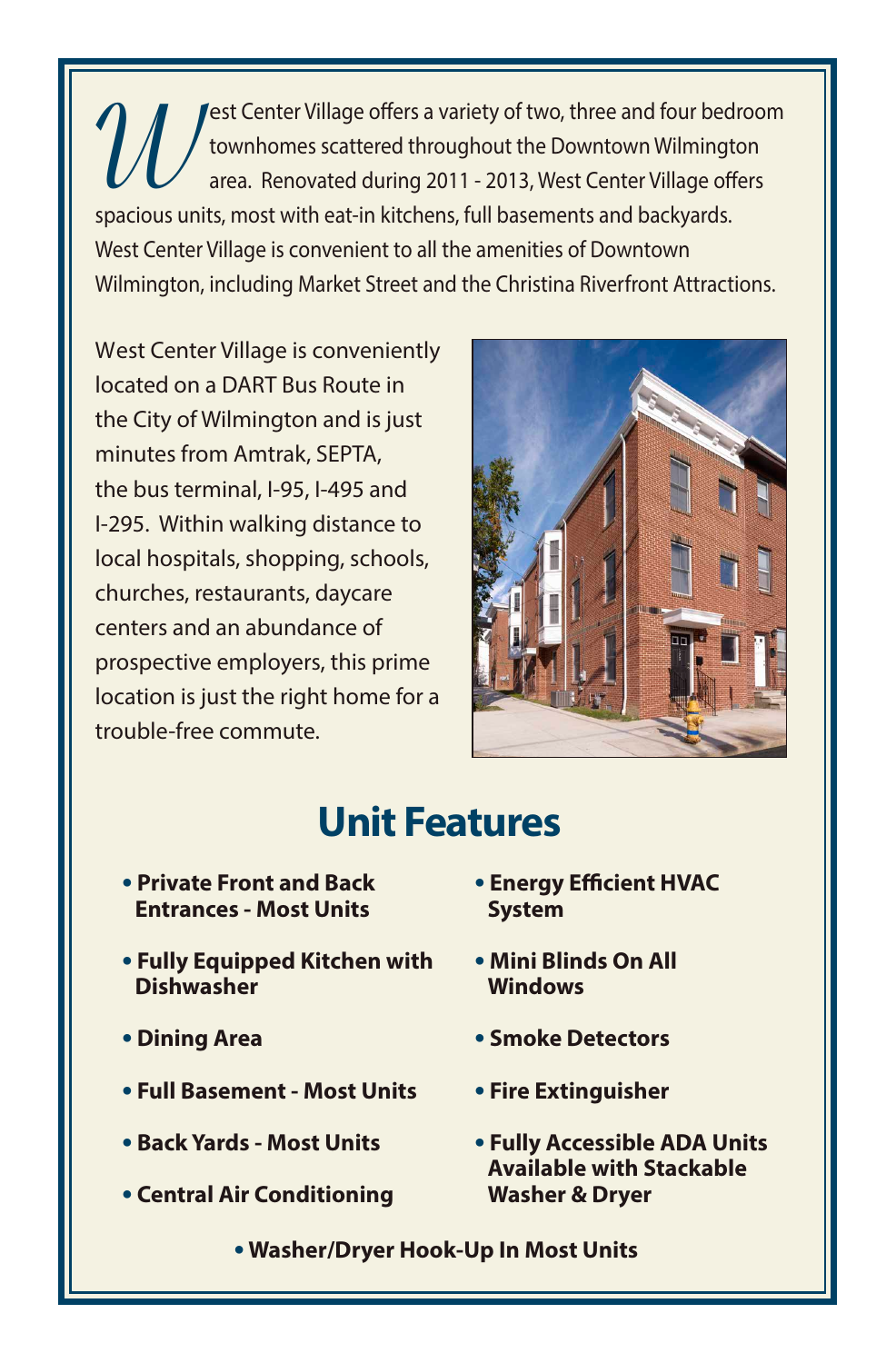

## **Community Features**

- **24 Hour Emergency Maintenance**
- **On-Site Management**
- **Community Center**
- **Walking Distance to Downtown**
- **On DART Bus Routes**

## **Offering Two, Three & Four Bedroom Townhomes**

**Income Restrictions Apply Project Based Section 8**

**For Additional Rental Information Please Contact: WEST CENTER VILLAGE 606 N. Jefferson Street Wilmington, DE 19801**

**Phone (302) 427-3951 Fax (302) 427-3619 TTY 1-877-489-2478**

*Visit us at: fairvillemanagement.com*